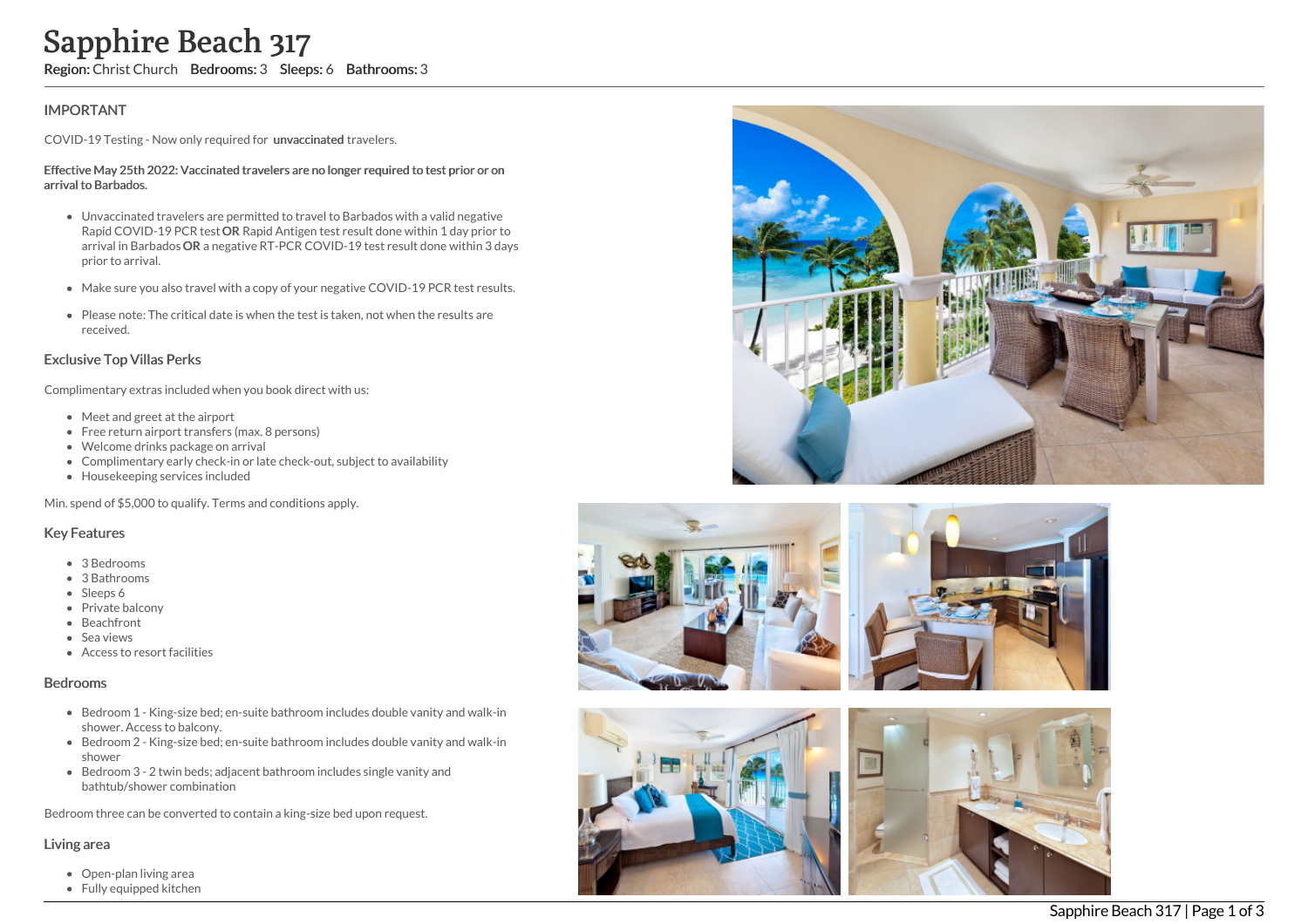- Breakfast bar with seating
- Dining table and chairs
- Tastefully furnished living room with flat-screen TV and comfortable sofas
- Living area has sliding glass doors to balcony

#### Outside area

Balcony with cushioned outdoor seating, alfresco dining area and sunlounger

# Home entertainment

Flat-screen TV with cable and DVD player in living area and 1 of the bedrooms

# General

- Condo situated on the third floor
- Air conditioning throughout
- Ceiling fans throughout
- Complimentary wifi
- $\bullet$  Bedding and towels included
- $\bullet$  Private parking
- Elevator
- Laundry facilities with washing machine
- Safe

# Staff

- Housekeeper
- 24 hour security guard

# Resort amenities

- Fitness center
- 2 swimming pools